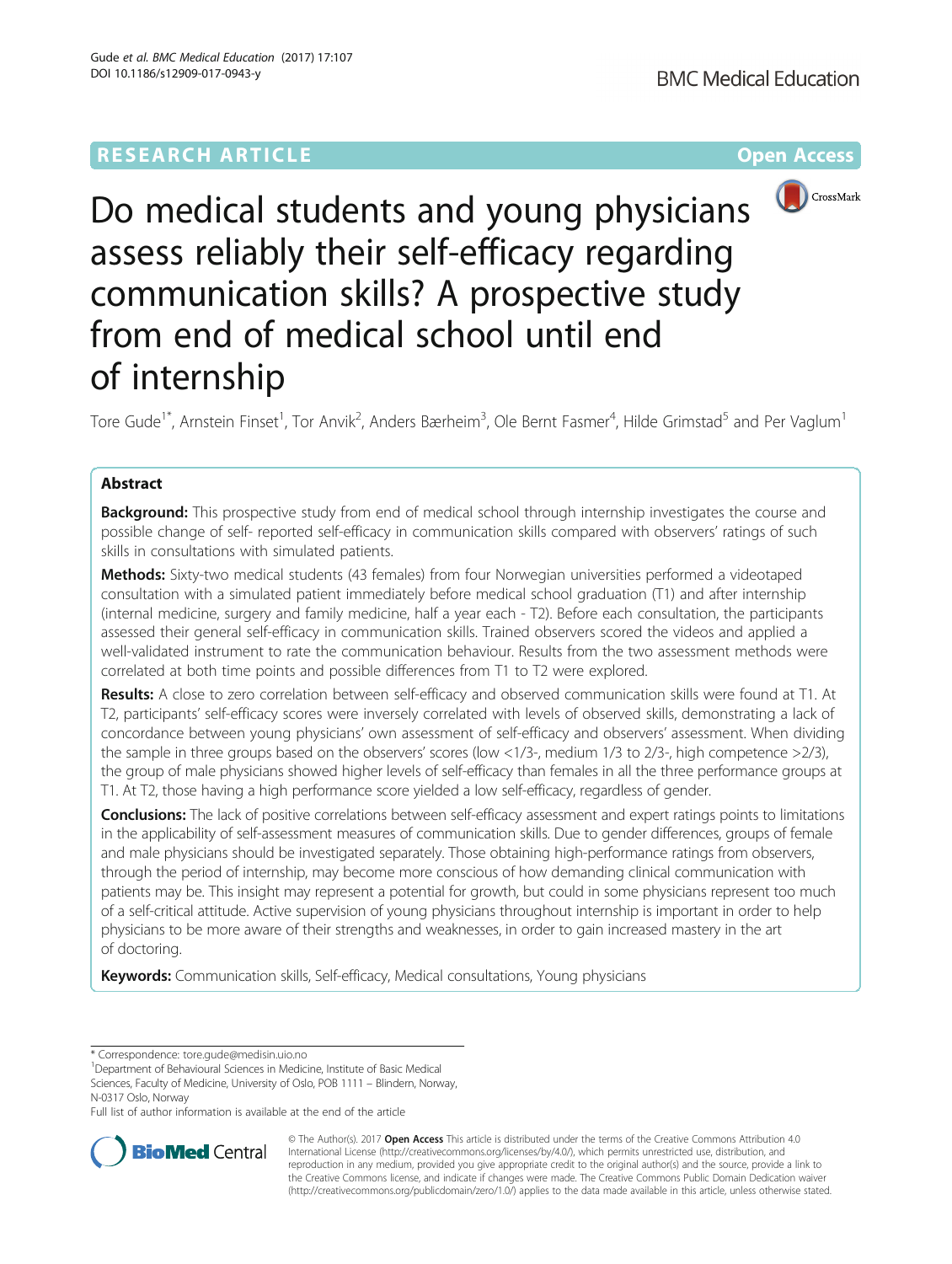## <span id="page-1-0"></span>Background

In research on physician-patient relations, communication skills are most often assessed by methods of direct observation of the dialogue between the two parties [\[1](#page-6-0)]. Consultations are observed in real time or recorded on audio- or videotape, and communication behaviour is coded according to an interaction analysis system, scored according to a rating scale, or described and analysed with the application of qualitative methods. All these methods are, to varying extents, elaborate and time-consuming. Monitoring of medical students' and physicians' communication skills are an important part of training in both pre- and post-graduation curricula. Therefore, less resource-consuming ways of performing such evaluation should be considered. One possibility could simply be to ask physicians or students to assess their self-competence concerning communication skills, or to evaluate the level of competence reached in a training programme or after a specific performance in various courses of communication skills training. If methods based on self-assessment were valid and stable indicators of the quality of communication skills, they would have the advantages of being quicker and easier to perform.

However, research has demonstrated varying degrees of discrepancy between self-assessment and observers' ratings of corresponding skills. Ward et al. identified 62 studies, covering the assessment of a broad range of skills, including clinical communication. They found that the concordance of self-assessment towards expert ratings tended to be poor, and concluded that prior research in this area must be re-examined in light of common weaknesses in study design and analysis methods [\[2](#page-6-0)]. The main bulk of studies referred by Ward et al. used correlation analyses only in their methodology. In our study, we have in addition performed Oneway analyses of variance to detect gender differences.

Davis et al. reviewed studies of concordance between physicians' self-assessment and observed measures of competence in different areas of performance. Of 20 studies comparing self- and external-assessment, 13 demonstrated little, no or an inverse relationship, while seven demonstrated positive correlations [[3\]](#page-6-0). The authors concluded that the lowest degree of accuracy in selfassessment tended to occur among the least-skilled physicians who also reported most confidence in themselves.

When it comes to studies explicitly assessing clinical communication skills, different findings have been reported. Gruppen et al. found a correlation of .22 between fourth year medical students' self-ratings and standardized patients' assessments of seven basic clinical skills [[4](#page-6-0)]. Gordon found correlations ranging from .31 to .64 between students' or physicians' self-reported skills and scores from expert observers in four studies using video reviews [[5](#page-6-0)].

Most of the studies referred to above measured medical students' or physicians' self-assessments after a specific task (consultation, role-play or the Objective Structured Clinical Examination) that had been committed and thus represented a self-assessment of their performance on that specific task, but not as a measure of competence in communication skills in general.

This approach has been used in studies with focus on students or young doctors assessing their confidence in performing skills independent of a specific task. In the literature, this confidence in one's own performance is referred to as "self-efficacy", a concept that was introduced by Bandura [\[6](#page-6-0)] and adopted by other researchers [\[7](#page-6-0)].

In this field, findings are also inconsistent. Jenkins and Fallowfield found that changes in physicians' communication behaviour after training concurred with changes in their self-assessment [\[8](#page-6-0)]. Gulbrandsen et al. [\[9](#page-6-0)] found no significant association between self-efficacy scores and competence based on observers' ratings of consultations with real patients using the Four Habits Coding Scheme [[10\]](#page-6-0) before training in "Four Habits" [\[11\]](#page-6-0). However, they did find a significant positive correlation, although relatively weak, at the three-year follow-up [\[9](#page-6-0)]. Therefore, we could expect the confidence level of a graduating student to change when becoming more experienced during their internship, a period in their professional life with massive exposure to clinical practice. If this assumption does not hold true, it is necessary to perform a closer investigation of the issue in order to possibly explain the discrepancy between self-assessment and observers' ratings.

As to gender differences, females generally tend to assess their own skills less favourably than males do [[12, 13](#page-6-0)], and similar findings have been reported in medicine. For instance, Bakken et al. found that female physicians consistently rated their abilities to apply skills in clinical research at a lower level than males did [[14](#page-6-0)], whereas other studies report that male and female physicians display different levels of confidence in different areas of performance [[15](#page-6-0), [16\]](#page-6-0).

With this background, we have conducted a study that aims to explore the possibility of using students' and young physicians' self-assessed self-efficacy as an evaluation measure of competence. In a combined cross-sectional and a prospective study design, we wanted to investigate the relationship between their opinion about their general competence in communication skills and observers' ratings of these skills based on videotaped consultations with simulated patients. Should a negative or no relationship be found, we aimed at exploring more in detail any differences from end of medical school (T1) until end of internship (T2). We also wanted to explore whether female and male physicians would show different patterns of relationship between the two assessment forms.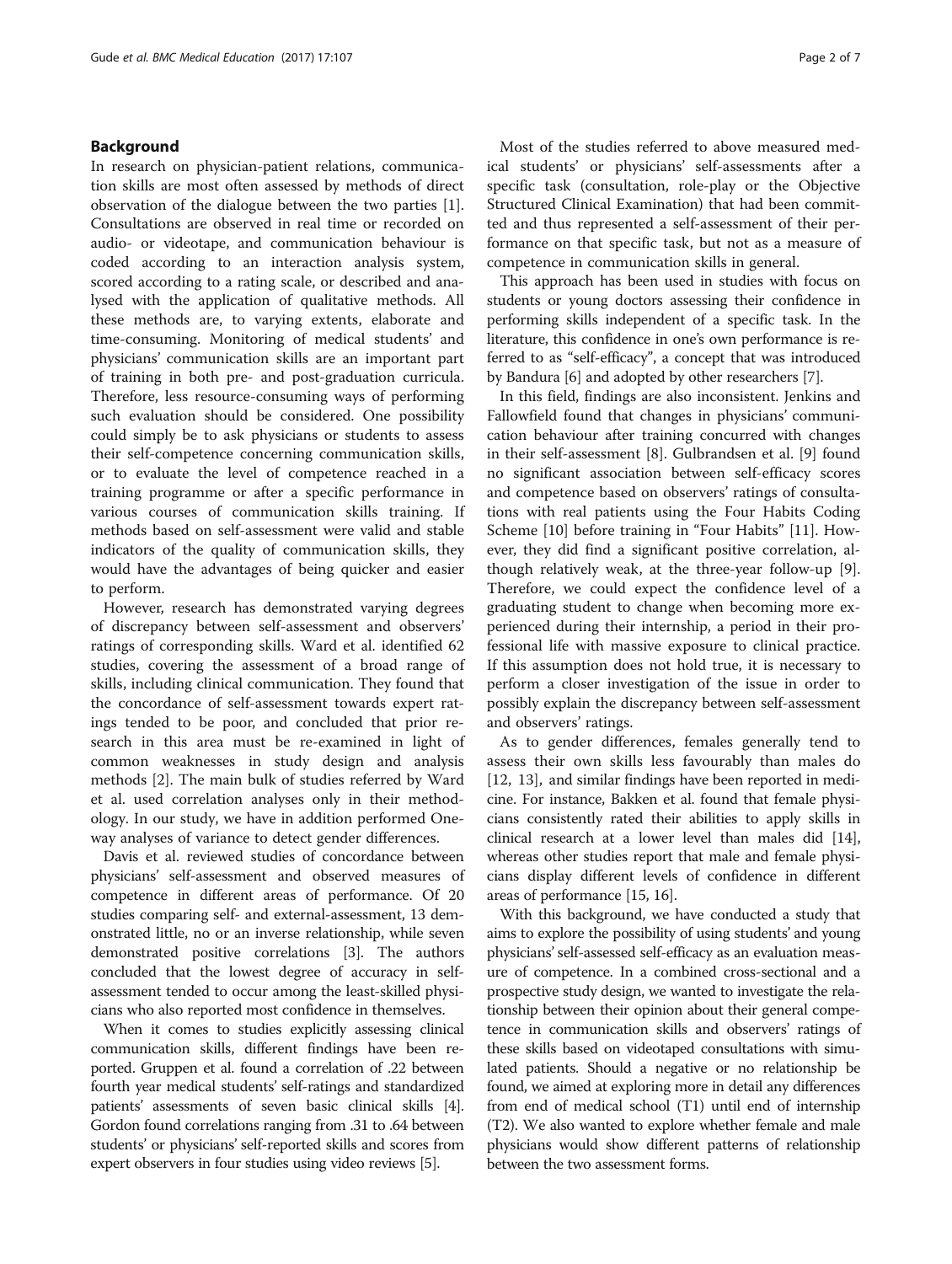Therefore, our aims were the following:

- 1. What are the levels of and the relationships between self-reported self-efficacy in communication skills and independent observers' ratings of such skills in videotaped consultations in the same cohort at the end of medical school (T1) and after internship 2 years later (T2)?
- 2. Will this relationship be different at the two assessments?
- 3. Will gender differences occur?

# Methods

# **Subjects**

In order to evaluate the level of communication skills in medical students after training throughout the curriculum, those comprising a 1 year-cohort ( $N = 320$ , mean age  $27.3 \pm 2.7$ , range  $21-41$ ) in all four medical schools in Norway in 2004 were invited to perform a consultation with a simulated patient a couple of months before graduation. One-hundred and eleven (34.7%) students agreed to take part in the study (mean age  $28.3 \pm 3.0$ , range 23–45, 70% women). Among them, 93% had worked as an assistant physician during the last part of medical school, mainly in hospitals. Not all of the students continued directly from medical school into the obligatory 18 months of internship (half a year of internal medicine, half a year in surgery, and half a year in a GP setting) due to reasons like child birth, lack of jobs within the organised internship, or need for a break. Those among the 111 attendees at T1 who proceeded directly into internship ( $N = 78$ ), were invited to perform another consultation at the end of this period being approximately 2 years after the first performance (2006- T2). Of them, 75 young physicians agreed to participate, but logistic and mail delivery problems reduced the total number to 62 physicians who participated in the follow-up consultation, a reduction to be viewed as random.

# Procedure

The consultations at the end of medical school (T1) were carried out with a 43-year-old female simulated patient who made her first consultation with a general practitioner for irregular menstrual bleeding. The task was to carry out a complete first consultation in a general practice setting within 15 min.

The patient conveyed a medical history with multiple problems, including psychosocial distress such as recent divorce, moving to a new place, a stressful job and fear of uterine cancer, which her mother had died from 10 years earlier. This narrative was constructed through discussions within a research team of nine experienced clinicians (four general practitioners, one oncologist and four psychiatrists). Four professional actors, one from each of the four university cities, played the role of the patient. A professional acting instructor was hired to train them together to standardize the role as much as possible.

A second interview was arranged with the same students, now young physicians, about finishing the obligatory part of the postgraduate internship approximately 2 years later (T2). A clinical vignette was constructed with a correspondingly complex story and fear of colonic cancer (from which her mother was thought to have died 10 years earlier) after having observed blood on the toilet paper. Four new actors were trained in the same way as at T1.

# Instruments

# Self-efficacy measure of confidence in using communication skills

A self-assessment questionnaire, the Oslo Inventory of Self-Reported Communication Skills (OSISCS), was developed in connection with this study. This instrument was derived from a questionnaire used to evaluate communication skills in training programs run by the Nordic Cancer Union for experienced physicians (oncologists) [[17\]](#page-6-0). Typical items from that questionnaire addressed their feelings about issues such as "Breaking bad news", "To inform the patient" and to "Disclose the patient's important aspects". To attune the inventory to the student and young physician population, more items were added by the authors such as (How do you feel about ...) "Showing empathy", "Listening actively", "Avoiding being domineering in the consultation". In this way, we got a preliminary instrument consisting of 38 items, which was given to two classes of medical students in the middle of the curriculum in one of the four medical schools (with an integrated curriculum) ( $N = 165$ ). To identify items with satisfactory response variability, internal consistency and internal correlation, means, reliability and Principal Component Analyses (PCA) were determined. Item-variables showed a variation in the distribution of scale-values, but all of them had satisfactory distribution curves. Cronbach's alpha of all the 38 items was 0.93 and no further increase in alpha value would be obtained by deleting items. In the PCA, the dataset fitted to the analysis with Kaiser–Meyer–Olkin Measure of Adequacy = 0.83, Bartletts Test of Sphericity = 2477.89, d.f. = 703 and  $p < 0.001$ . A two-component solution was chosen based on the items loading >0.50 on one component and at least 0.40 more than the loading on the other component. In this way, 10 items loaded on the first component, forming an index labelled "Relational skills" (α = 0.87). Eight items loaded on the second component with the corresponding index labelled "Instrumental skills" (α = 0.85). The inter-correlation value between the two components was 0.24. Thus, the two-component solution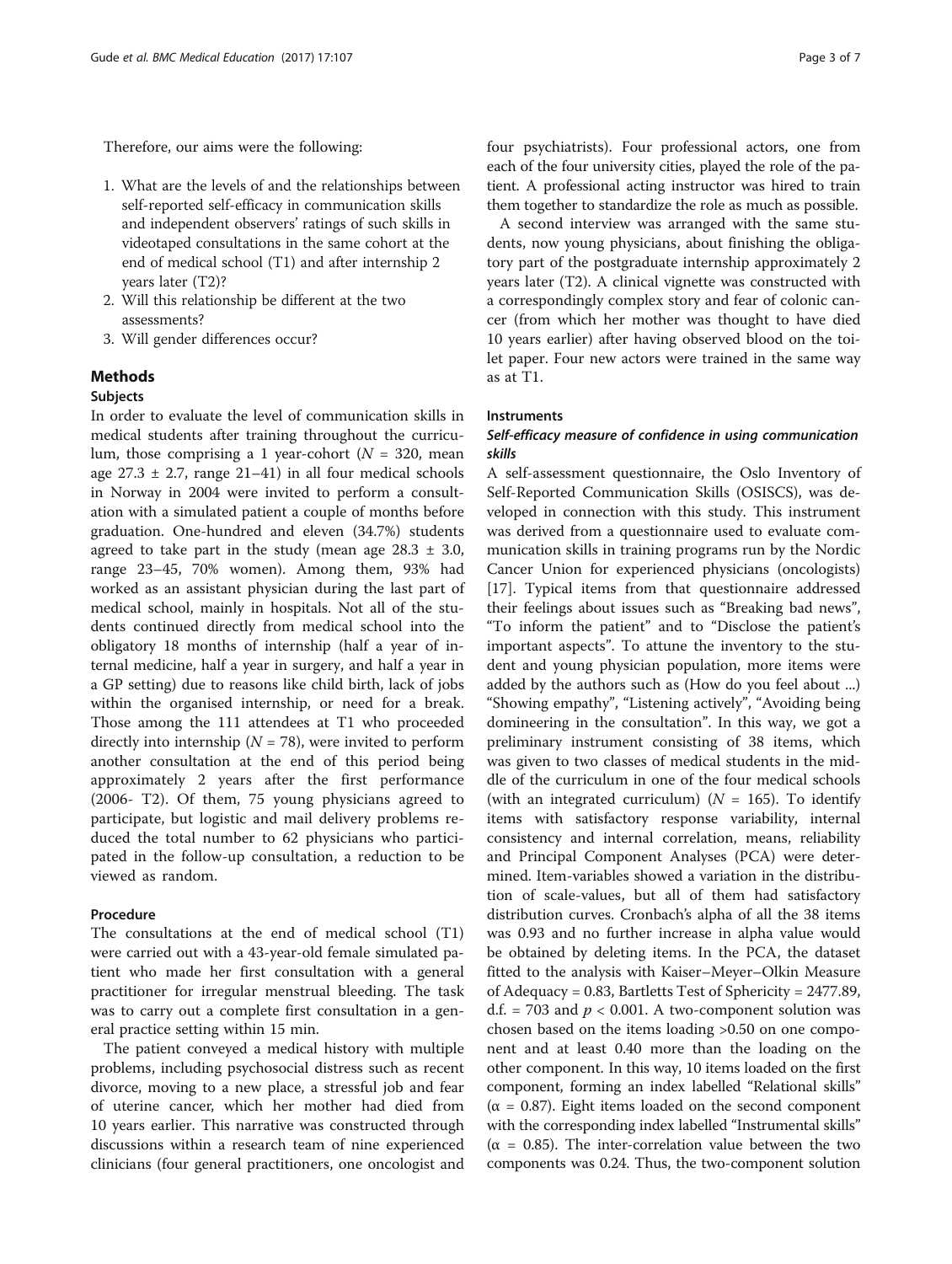from the PCA was considered to be the most salient. Accordingly, 18 items were included in the final version of the OSISCS ( $\alpha$  = 0.85). The scores were given on a 5-point Likert type scale indicating how confident they would feel in performing 18 specific communication tasks when seeing a patient for the first time with values ranging from  $1 = not$  at all confident (in own skills) to 5 = very confident.

## Expert rating scales for communication skills

The Arizona Communication Interview Rating Scale (ACIR) was applied to rate communication skills from the videotapes. The ACIR consists of 14 items for scoring utterances from the physician on a scale from 1 (least) to 5 (best) [\[18](#page-6-0)]. Typical items were skills in: "Transitional utterances", "Open questioning", "Summing up", "Eye contact". The psychometric properties of this instrument have been found satisfactory in earlier studies [\[19](#page-6-0)]. The internal consistency (Cronbach's alpha) in our sample was .86. Three trained raters scored the videotapes and a fourth rater scored one-third of them again to check the interrater reliability. The Intraclass Correlation Coefficient (ICC (1,1) between raters was found to be satisfactory (.69) [\[20](#page-6-0)].

After checking the correlation levels between selfassessment and observers' ratings, we wanted, as a next step, to divide the sample according to scores on Arizona (observers' ratings) at both T1 and T2 in three parts obtaining 1/3 low, 1/3 medium, and 1/3 high competence groups. This procedure would make it possible to investigate in more detail how the participants' selfassessed skills would match the competence grouping. Gender was rated female  $= 1$ , male  $= 2$ , age as a continuous variable. All participants were native Norwegians and 93% of them had been assistant physicians during the last year of medical school, indicating that they should have had some extracurricular training in communication skills during this year.

#### **Statistics**

Correlations between continuous variables were computed using Pearson's product-moment correlations. Comparisons between groups were performed with chisquare analyses (categorical data) and one-way analysis of variance (continuous data). All statistical computations were performed using SPSS software (version 21).

## Results

Levels of self-efficacy (OSISCS) and observed communication skills (ACIR) at T1 and T2 among females, males, and in the total sample are presented in Table [1.](#page-4-0) At T1, the mean OSISCS-score was  $3.50 \pm .37$  (scale 1-5), males had significant higher OSISCS- scores than females. For all 18 items, scores varied from  $3.13 \pm 1.12$  (give bad news) to  $4.72 \pm 1.02$  (present oneself). Mean ACIR-score was  $3.08 \pm .73$  (scale 1–5), no gender difference, and on item-level scores varied from 2.31 ± 1.03 (transitional utterances) to  $3.87 \pm .88$  (no interruptions).

At T2, mean OSISCS-score was 3.60 ± .49, no gender difference, single items varying from  $2.95 \pm .82$  (help patient master their disease) to  $4.35 \pm .89$  (take an admission record). Mean ACIR-score was  $3.55 \pm .67$ , females significantly higher than males, single items varying from  $2.56 \pm 1.15$  (additional questioning) to  $4.32 \pm .95$  (no interruptions).

At T1, no significant correlation was found between self-assessment scores (OSISCS) and the observers' ACIR scores. At T2, however, there was a significant negative correlation between the mean observed ACIR score and mean total OSISCS score  $(r = -0.34, p < 0.01)$ , female physicians contributing to this significant negative correlation.

In order to investigate how the negative correlation between self-assessed self-efficacy and observed communication skills at T2 could be explained, we divided the sample into three groups based on the observers' ratings (low, medium, and high communication competence) Fig. [1](#page-4-0) shows the OSISCS scores in the three groups for males and females with a significant difference between them across competence groups (F = 6.39,  $p = .014$ ), males with highest level of self-efficacy self-assessment.

At T2 (Fig. [2\)](#page-4-0), a different pattern occurred with high self-efficacy assessment scores for both genders in the low- competence group, close to the score of the middle- competence group, but in the high competence group, the self-assessment scores were significantly lower in the high competence group compared with the two other groups (F = 6.35,  $p = .003$ ) with similar levels for both genders.

## **Discussion**

In this study, we have investigated the relationship between self-assessed self-efficacy and observers' ratings of competence in clinical communication at T1 and T2. At T1, male medical students considered their self-efficacy in communication tasks to be significantly higher than female students, while there were no differences between the genders in the level of observers' ratings of actual communication skills. At T2 however, females were rated by the observers as more competent in communication skills than males, while the mean level of selfassessment did not differ. Moreover, while the two measures were uncorrelated at T1, a significant inverse relationship was found at T2. This difference over the period of internship was somewhat surprising as we had expected that with increasing clinical experience, young physicians would demonstrate more mature and realistic self-assessment which potentially could imply a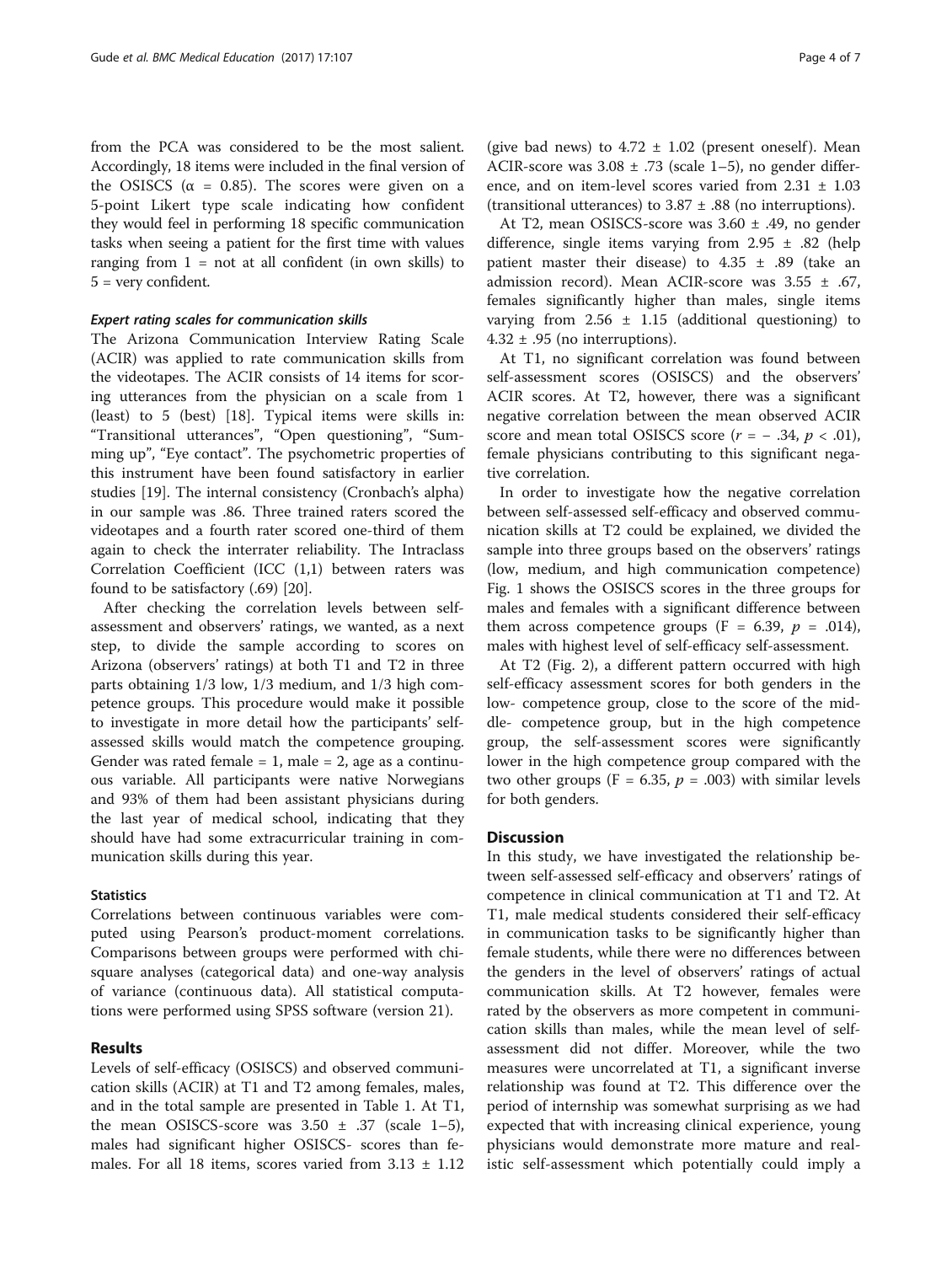<span id="page-4-0"></span>

|  | Table 1 Self-assessment (OSISCS) and observed communication skills (ACIR) - T1 and T2 - females, males and total sample |  |  |  |  |  |  |  |  |  |  |
|--|-------------------------------------------------------------------------------------------------------------------------|--|--|--|--|--|--|--|--|--|--|
|--|-------------------------------------------------------------------------------------------------------------------------|--|--|--|--|--|--|--|--|--|--|

|                            | Female $(n = 43)$  | Male $(n = 19)$    | Total sample $(n = 62)$ | Female vs. male |          |   |  |
|----------------------------|--------------------|--------------------|-------------------------|-----------------|----------|---|--|
|                            | Mean SD            | Mean SD            | Mean SD                 | df              |          | р |  |
| T1                         |                    |                    |                         |                 |          |   |  |
| <b>OSISCS Total</b>        | $3.42 + 0.31$      | $3.67 + 0.45$      | $3.50 + 0.37$           | 59              | $2.53*$  |   |  |
| <b>ACIR</b>                | $3.12 + 0.70$      | $3.01 + 0.80$      | $3.08 + -0.72$          | 60              | .53n.s.  |   |  |
| Pearson's r<br>OSISCS/ACIR | .032, n.s.         | $-.186$ n.s.       | $-.082$ n.s.            |                 |          |   |  |
| $T2^a$                     |                    |                    |                         |                 |          |   |  |
| <b>OSISCS Total</b>        | $3.55 + 0.46$ n.s. | $3.70 + 0.40$ n.s. | $3.60 + 0.49$ n.s.      | 60              | .64 n.s. |   |  |
| <b>ACIR</b>                | $3.67 + 0.67$ ***  | $3.27 + 0.60$      | $3.55 + 0.67$ ***       | 60 2.26*        | 60 2.26* |   |  |
| Pearson's r<br>OSISCS/ACIR | $-.327*$           | $-.291$ n.s.       | $-34$ **                |                 |          |   |  |

n.s. not significant,  ${}^*p$  < .05,  ${}^{**}p$  < .01,  ${}^{***}p$  < .001

<sup>a</sup>Degree of statistical significance with t-test scores from T1 and T2 in both gender groups separately and in the total sample (vertical) is indicated after the value at T2

positive correlation between the two measures. When this assumption did not hold true, we have to answer the question posed in the title with  $-$  no  $-$ , medical students and young physicians do not assess their self-efficacy in communication skills realistically and reliably.

The general tendency among women to underestimate and among men to over-estimate their communication skills have been found in some studies [[21, 22](#page-6-0)] and was replicated at T1 in our study. At T2, however, this difference between the genders disappeared and another pattern appeared. Both female and male physicians disclosed the same relationship between the two assessment methods at T2 across competence levels. But the negative association between the two measures was restricted to the sub-group with the highest communication skills as rated by expert observers.

It can be reasonable to interpret this finding as an increase in self-criticism concerning communication skills among the physicians of both genders. Those who displayed and developed high competence in communication skills throughout internship may have attained a better understanding about communication with patients being a demanding task. Thus, they could turn out to be somewhat more critical in judging their own self-efficacy in communicating with patients after the period in which they met "hard" reality after "sheltered" medical school position.

As indicated in the [Background](#page-1-0) section, there are conflicting results presented in the literature on the concordance between self-assessed and observed skills. An inverse relationship between these two measures has been observed previously [[3\]](#page-6-0), but not in a study with a design like ours with the possibility to investigate the course over a period of one-and- half to 2 years. The combined results of this design have shed light on both competence and gender aspects over the period.



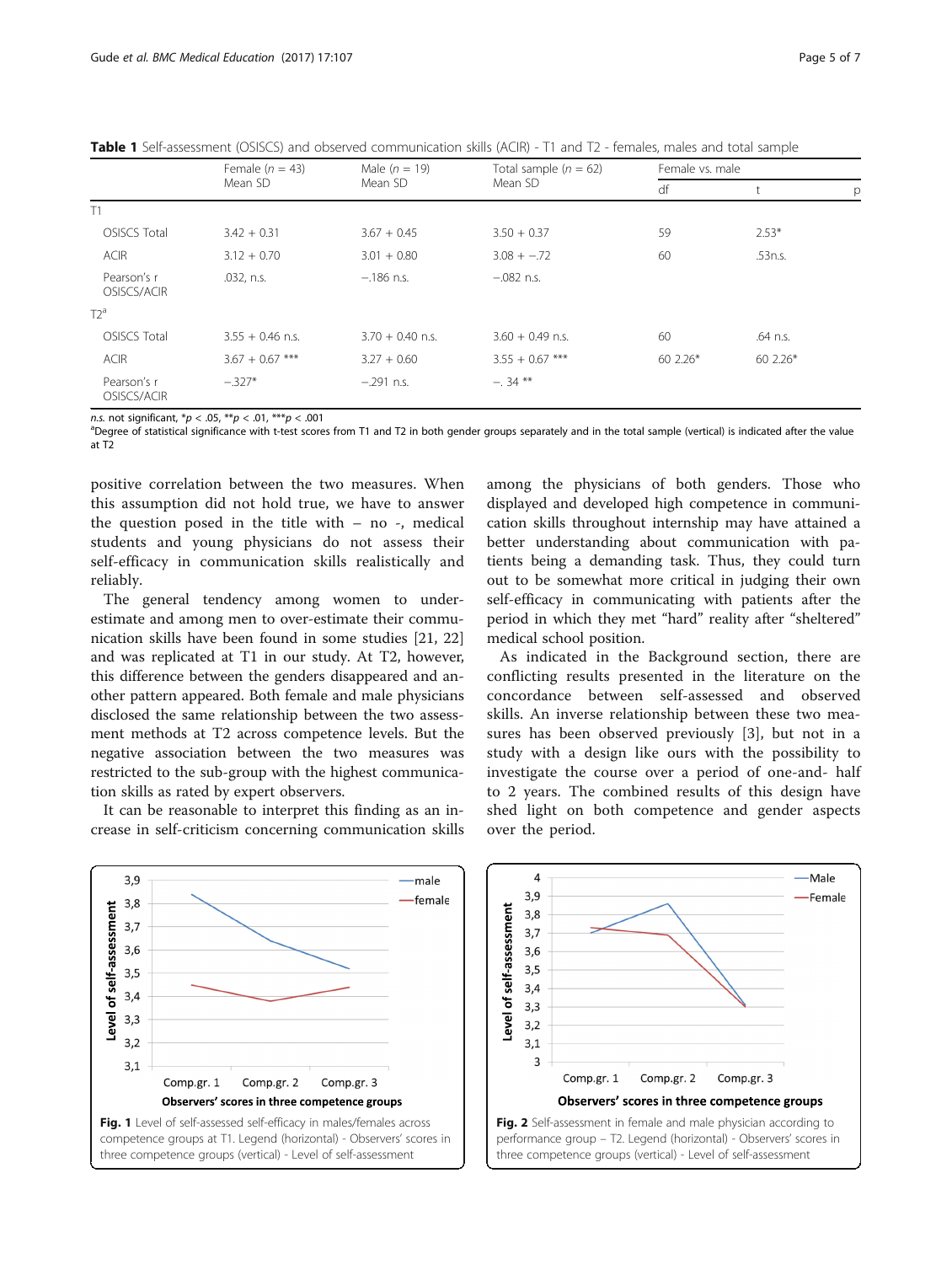These results go beyond what is presented in the literature including an earlier study within our research group showing that during the internship period, young female physicians significantly improved their communication skills, as assessed by independent observers, while male physicians did not [[23\]](#page-6-0).

The important question raised from our results is whether the level of self-criticism we have found within the high performance group after internship is productive or contra-productive for further learning. As an assessment of communication skills, the self-reported self-efficacy is, as mentioned above, not accurate, neither at T1 nor at T2. However, viewed in the perspective of a personal development it can be a step in the course of more realistic awareness of obtained skills. But for the low and medium competence groups this maturing process seems not to be present over the relatively short time span this study has covered.

Thus, a challenge for curriculum and post-graduate training planners will be to arrange training facilities in which medical students and young physicians will get the opportunity to confront their self-perception with observers' ratings of their competence in communication with patients.

A future study within the same cohort with a longer follow-up period (for instance 10 years after graduation) could perhaps reveal somewhat more concordance between the two assessment methods. Longer time with more knowledge, experience and skills may lead to a more secure identification with the role of doctor [\[24](#page-6-0)] reducing the gap between a self-critical attitude and real performance.

#### Strengths and limitations

The strength of this study is the prospective design with repeated measures before and after internship of both self-efficacy assessments and expert ratings of communication skills, giving us the opportunity to study the correspondence between the two methods across gender and time-points.

There are also some limitations. The sample is small, and the representativeness of medical students and young physicians at large is of course uncertain, even though there was satisfactory correspondence in scores both on self-efficacy and observed skill between the larger sample of the 111 students attending at T1 and the 62 young doctors among the 111 yielding data in the second procedure they attended [[23\]](#page-6-0). The 111 participants out of 320 eligible students in the first procedure might have been among those being most motivated for training and testing their level of obtained communication skills. If this is the case, our results can be biased from a Type I error. The reduction from 78 to 75 is minor, and the reduction from 75 to 62 we view as random as it was due to logistic and ordinary mail delivery

problems. The single case history and consultation design is also a limitation which can reduce the generalizability. In addition, the raters were not blind for T1 or T2, which also can have biased the results in a Type I error direction.

Our data being around 10 years old may yield another picture of students' confidence in their own skills than would have been found today. A recent study we have performed by comparing data from 2004 and 2015 upon students attitudes towards communication skills in two of the four Norwegian universities show very similar results over this 11 years' time span (Gude - unpublished data).

Moreover, the comparison between general self-efficacy scores and scores from observers concerning clinical communication skills may be questionable due to our instruments covering different aspects. The questionnaire (OSISCS) specifically asks for scoring of self-efficacy, which may be viewed as something different from perceived competence in these skills during a specific consultation. All the way, we view our findings as highly indicative answers of the questions we have raised.

## Conclusions and implications

The lack of positive correlations between self-efficacy assessment and expert ratings points to limitations in the applicability of self-assessment measures of communication skills. Due to gender differences, groups of female and male physicians should be investigated separately. Those obtaining high-performance ratings from observers, through the period of internship, may become more conscious of how demanding clinical communication with patients may be. This insight may represent a potential for growth, but could in some physicians represent too much of a self-critical attitude. Active supervision of young physicians throughout internship is important in order to help them to be more aware of their strengths and weaknesses, in order to gain increased mastery in the art of doctoring.

#### Funding

Not applicable.

#### Authors' contributions

TG was designer and main data collector and has completed the writing of the paper. AF has given substantial contributions in writing the paper, especially the Background section. TA has contributed to the data collection and writing process. AB has contributed to the data collection and writing process. OBF has contributed to the data collection and writing process. HG has contributed to the data collection and writing process. PV was the main designer of the whole project and contributed in the writing process. All authors read and approved the final manuscript.

#### Authors' information

TG - Psychiatrist, Prof. emer. at Department of Behavioural Sciences in Medicine, Institute of Basic Medical Sciences, Faculty of Medicine, University of Oslo, Norway.

AF- Psychologist, Professor at Department of Behavioural Sciences in Medicine, University of Oslo, Norway.

TA - MD, Ass. Prof. at Department of Community Medicine, Faculty of Health Sciences, University of Tromsø, Norway.

AB - MD, Prof. at Department of Global Public Health and Primary Care, Faculty of Medicine and Dentistry, University of Bergen, Norway.